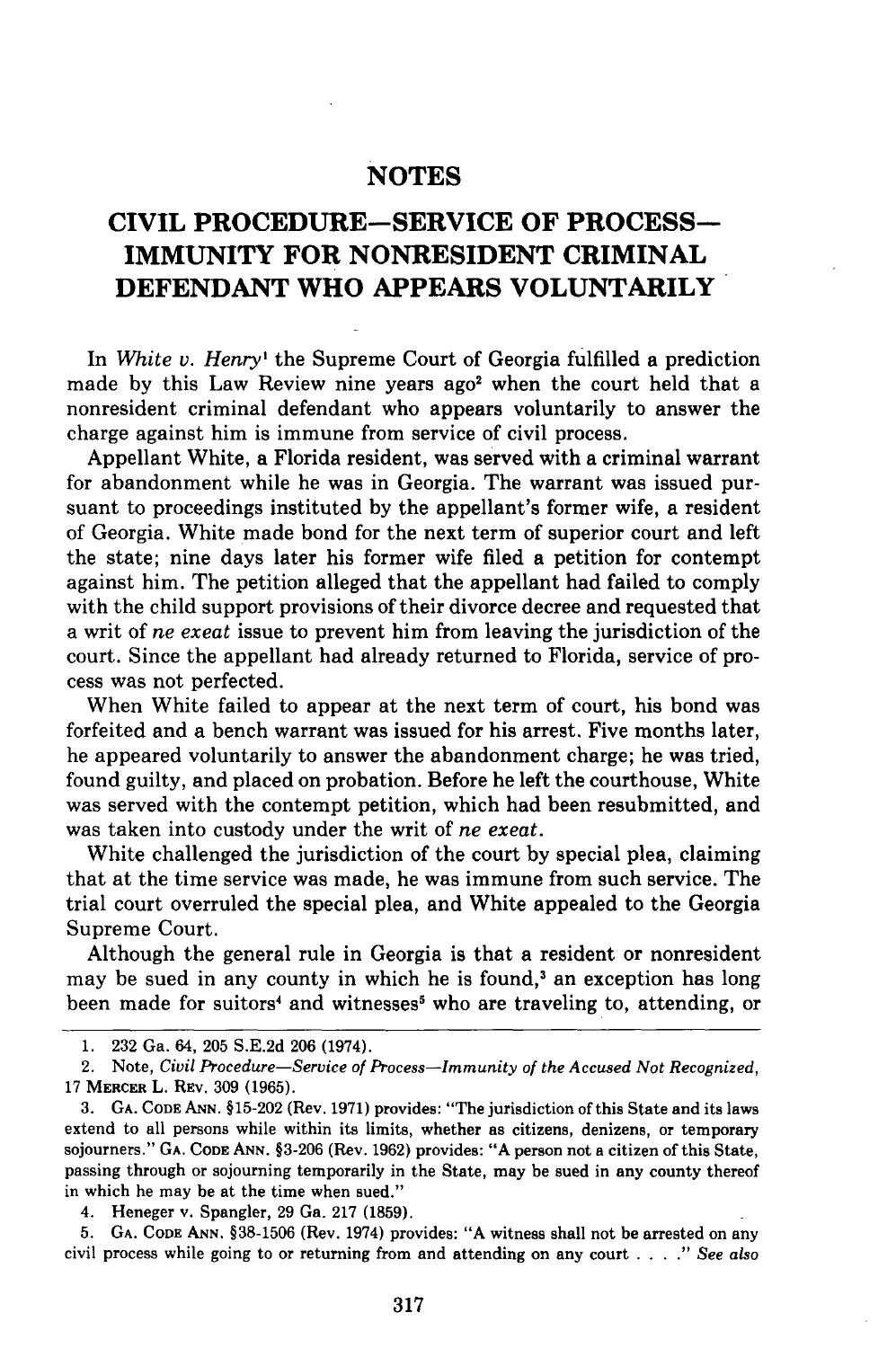returning from court. Such persons have been held immune from service of civil process on the theory that immunity is necessary to obtain the presence of nonresident witnesses in the courts' and to help insure a "fair and uninterrupted trial."7

However, the immunity granted to suitors and witnesses has been withheld from nonresident criminal defendants who appear voluntarily.' While the great weight of authority in other jurisdictions favors immunity from civil process for suitors and witnesses,<sup>9</sup> there is considerable division of opinion as to when, if ever, a defendant in a criminal action is immune from service of civil process.<sup>10</sup> Many jurisdictions which withhold immunity from nonresident criminal defendants do so on the grounds that the reasons for granting the privilege to parties and witnesses do not apply in the case of a criminal defendant.I Georgia, however, prior to *White,* based its rejection of immunity for the nonresident criminal defendant who appeared voluntarily on a since amended incompetency statute.<sup>12</sup>

In *Rogers v. Rogers*,<sup>13</sup> decided in 1912, the Georgia Supreme Court was faced with the same question that was raised in *White.* The court stated that because a criminal defendant could not give evidence in his own case,<sup>14</sup> he was not a witness within the meaning of Georgia's immunity statute. Although the basis for the holding in *Rogers* was promptly questioned,'5 the holding and reasoning of the case were reaffirmed in *Cox v. Cox,'"* decided in 1955.

*Ferguson v. Georgia*,<sup>17</sup> decided by the United States Supreme Court in

*6. See* 97 Ga. at 789, 25 S.E. at 734.

7. 232 Ga. at 68, 205 S.E.2d at 209, quoting from Vaughn v. Boyd, 142 Ga. 230, 235, 82 **S.E.** 576, 578 (1914).

8. Warren v. Hiers, 105 Ga. App. 202, 124 S.E.2d 445 (1962); Cox v. Cox, 211 Ga. 530, 87 S.E.2d 181 (1955); Rogers v. Rogers, 138 Ga. 803, 76 S.E. 48 (1912).

9. 62 AM. JuR.2d *Process* §§141-43 (1972).

10. *See* Annot., 20 A.L.R.2d 163, 180 (1951).

11. *See* Note, *Jurisdiction-Immunity of Non-Resident to Civil Suit-Voluntary Appearance in Criminal Procedings,* 25 BROOKLYN L. REV. 343, 345 n.8 (1959).

- 12. *See* 211 Ga. 530, 87 S.E.2d 181 (1955); 138 Ga. 803, 76 S.E. 48 (1912).
- 13. 138 Ga. 803, 76 S.E. 48 (1912).
- 14. **GA. CODE ANN.** §38-416 (Rev. 1974).

15. In Vaughn v. Boyd, 142 Ga. 230, 82 S.E. 576 (1914), the court rejected extension of the immunity where a nonresident came into the state to confer with his attorney on preparing a defense to a civil action which was not ready for immediate trial. Speaking for the court, Justice Lumpkin commented on the court's prior holdings on immunity:

We need not stop to discuss whether the decision in *Rogers v. Rogers* can be reconciled with former decisions, or whether the distinction there drawn on the ground that the defendant in a criminal case can not, under the laws of this State, testify in his own case, was well grounded . **. ..**

- 16. 211 Ga. 530, 87 S.E.2d 181 (1955).
- 17. 365 U.S. 570 (1961).

Watson v. Kvaternik, 33 Ga. App. 415, 126 S.E. 522 (1924); Fidelity & Cas. Co. v. Everett, 97 Ga. 787, 25 S.E. 734 (1895); Thornton v. American Writing Machine Co., 83 Ga. 288, 9 S.E. **679** (1889).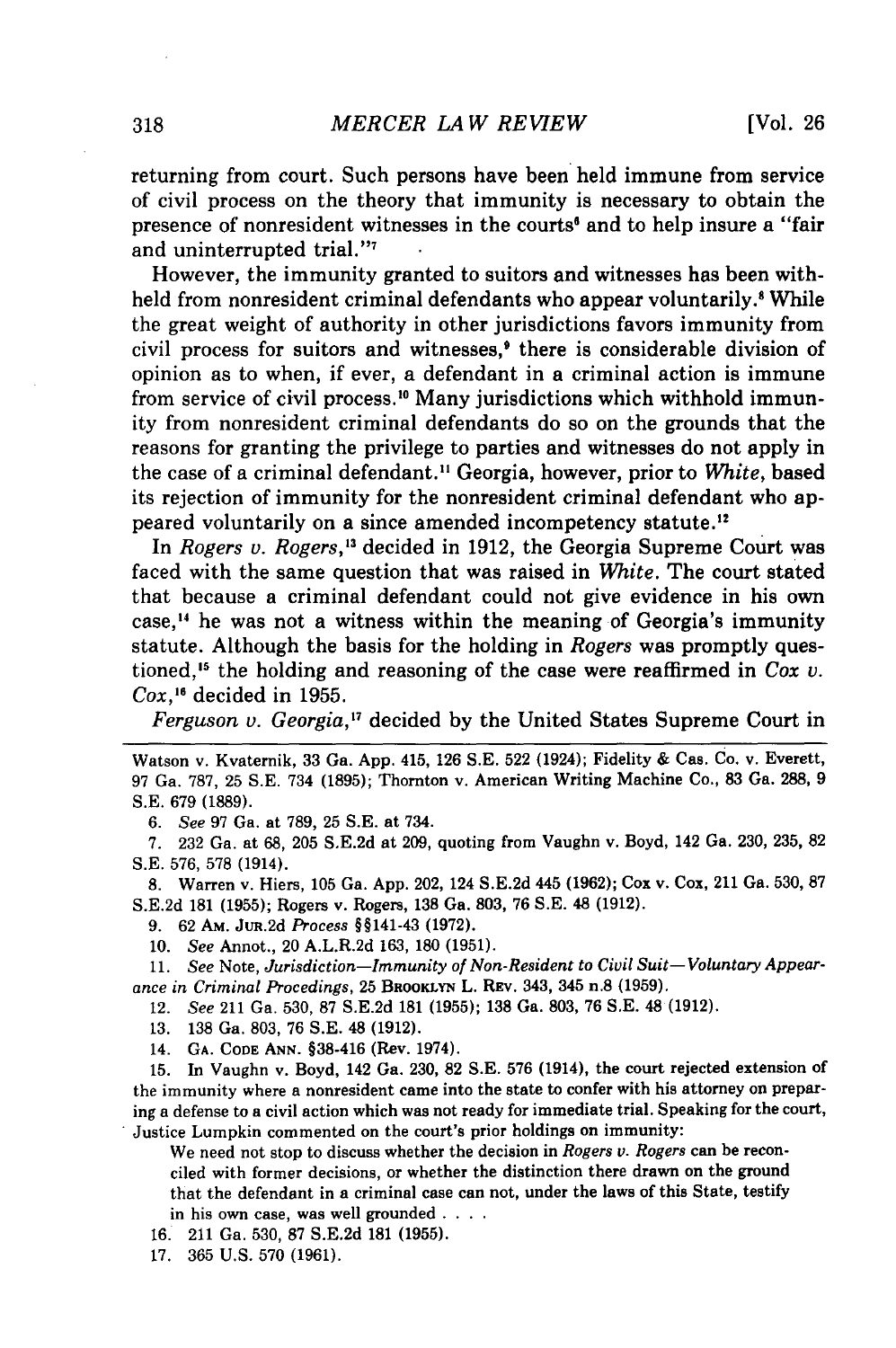## *NOTES*

1961, held that in light of the existence of the Georgia statute which made a criminal defendant incompetent to give evidence about himself,<sup>18</sup> there was a violation of the fourteenth amendment in denying a criminal defendant who elects to make an unsworn statement the opportunity to have his counsel question him. Although the court refused to pass upon the question of the constitutionality of the statute,<sup>19</sup> Mr. Justice Clark, in a concurring opinion, expressed his conviction that the Georgia incompetency statute was unconstitutional.<sup>20</sup> The decision prompted action by the Georgia legislature, and in 1962 the statutes dealing with a criminal defendant's right to give evidence at his trial were amended to allow him to be sworn and examined as any other witness.<sup>21</sup> This action by the legislature eliminated the only expressed basis for denying a nonresident criminal defendant who appears voluntarily the same immunity from civil process granted witnesses.<sup>22</sup>

In *White,* the Georgia Supreme Court faced the question of civil immunity for criminal defendants appearing voluntarily for the first time since the passage of the 1962 amendments which allowed a criminal defendant to be a witness at his own trial. The court, noting that the earlier cases in the area were grounded upon the incompetency statutes, held that the precedent established by those cases no longer applied.<sup>23</sup> The court observed that the question of immunity for nonresident criminal defendants returned to the state by or after waiver of extradition proceedings was resolved by Ga. Code Ann.  $§44-425$  (Rev. 1957),<sup>24</sup> but it held that where a nonresident criminal defendant appears voluntarily, there is immunity for him from service of civil process.<sup>25</sup>

The court stated that "a majority of American courts have made a distinction between the criminal defendant who voluntarily appears **. . .** and one who does not . . . . "<sup>26</sup> It remarked that the distinction is recognized because "a defendant who voluntarily appears, or who appears in

22. See Note, Civil Procedure-Service of Process-Immunity of the Accused Not Recognized, **17 MERCER** L. REV. **309 (1965).**

**23. 232** Ga. at **67, 205 S.E.2d** at **209.**

24. This code section, a provision of the Uniform Criminal Extradition Act, provides: **A** person brought into this State **by,** or after waiver of, extradition based on a criminal charge shall not be subject to service of personal process in civil actions arising out of the same facts as the criminal proceeding to answer which he is being or has been returned, until he has been convicted in the criminal proceedings, or, if acquitted, until he has had reasonable opportunity to return to the State from which he was extradited.

1974]

**<sup>18.</sup>** See **GA. CODE ANN.** §38-416 (Rev. 1974).

**<sup>19. 365</sup> U.S.** at **572** n.1.

<sup>20.</sup> **Id.** at **602.**

<sup>21.</sup> **GA. CODE ANN. §27-405** (Rev. **1972); GA. CODE ANN. §§38-415-16** (Rev. 1974); Note, Georgia Criminal Procedure Statutes Amended to Conform to **U.S.** Supreme *Court* Decision, **<sup>13</sup>MERCER L. REV. 450 (1962).**

**<sup>25. 232</sup>** Ga. at **69, 205 S.E.2d** at 210.

**<sup>26. 232</sup>** Ga. at **68, 205 S.E.2d** at **209** (emphasis in the original).